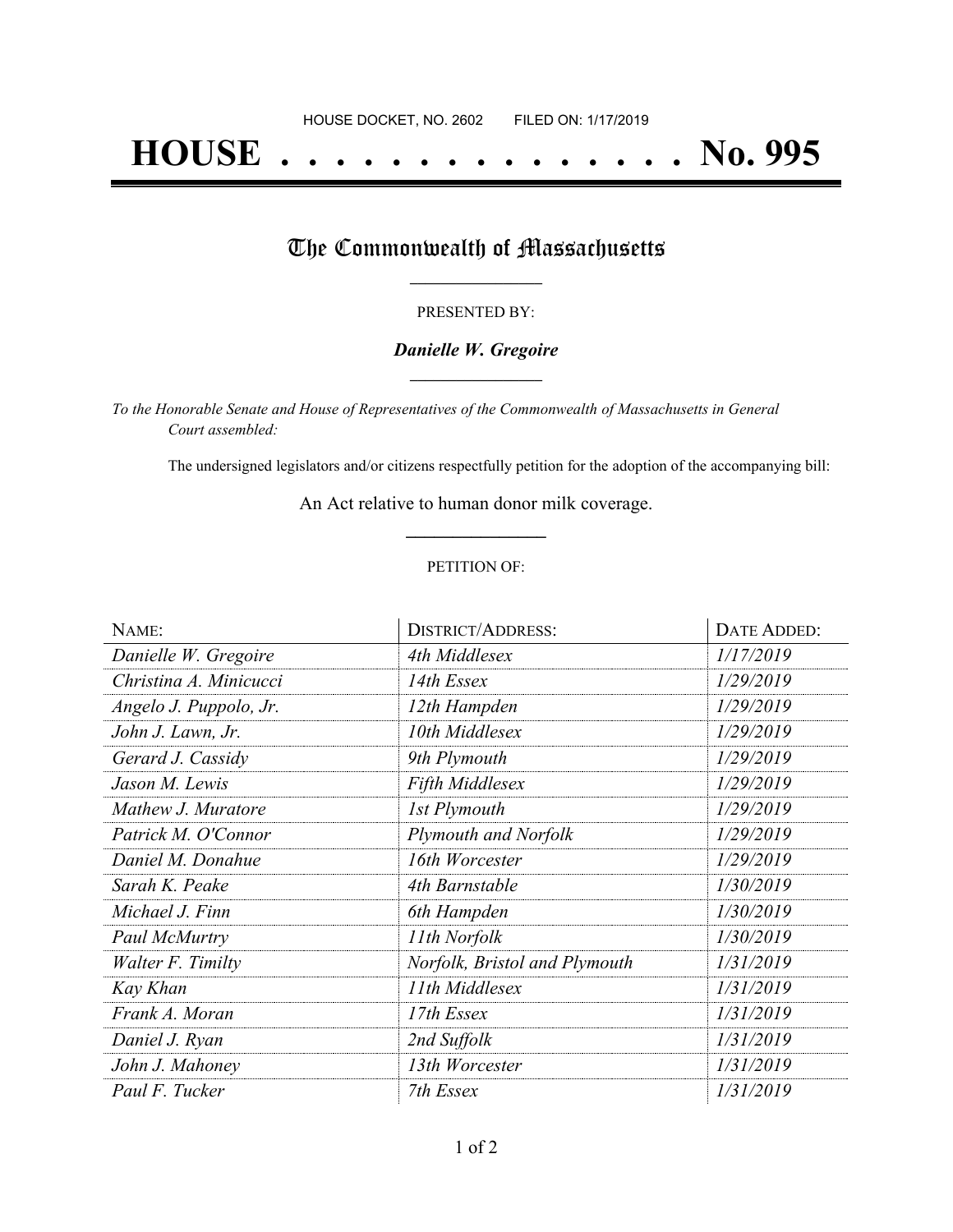| Thomas M. Stanley        | 9th Middlesex               | 1/31/2019 |
|--------------------------|-----------------------------|-----------|
| James Arciero            | 2nd Middlesex               | 2/1/2019  |
| John C. Velis            | 4th Hampden                 | 2/1/2019  |
| Brendan P. Crighton      | Third Essex                 | 2/1/2019  |
| Daniel Cahill            | 10th Essex                  | 2/1/2019  |
| Joan B. Lovely           | Second Essex                | 2/1/2019  |
| Joseph W. McGonagle, Jr. | 28th Middlesex              | 2/1/2019  |
| Stephan Hay              | 3rd Worcester               | 2/1/2019  |
| Marjorie C. Decker       | 25th Middlesex              | 2/1/2019  |
| Michael D. Brady         | Second Plymouth and Bristol | 2/1/2019  |
| Daniel R. Cullinane      | 12th Suffolk                | 2/1/2019  |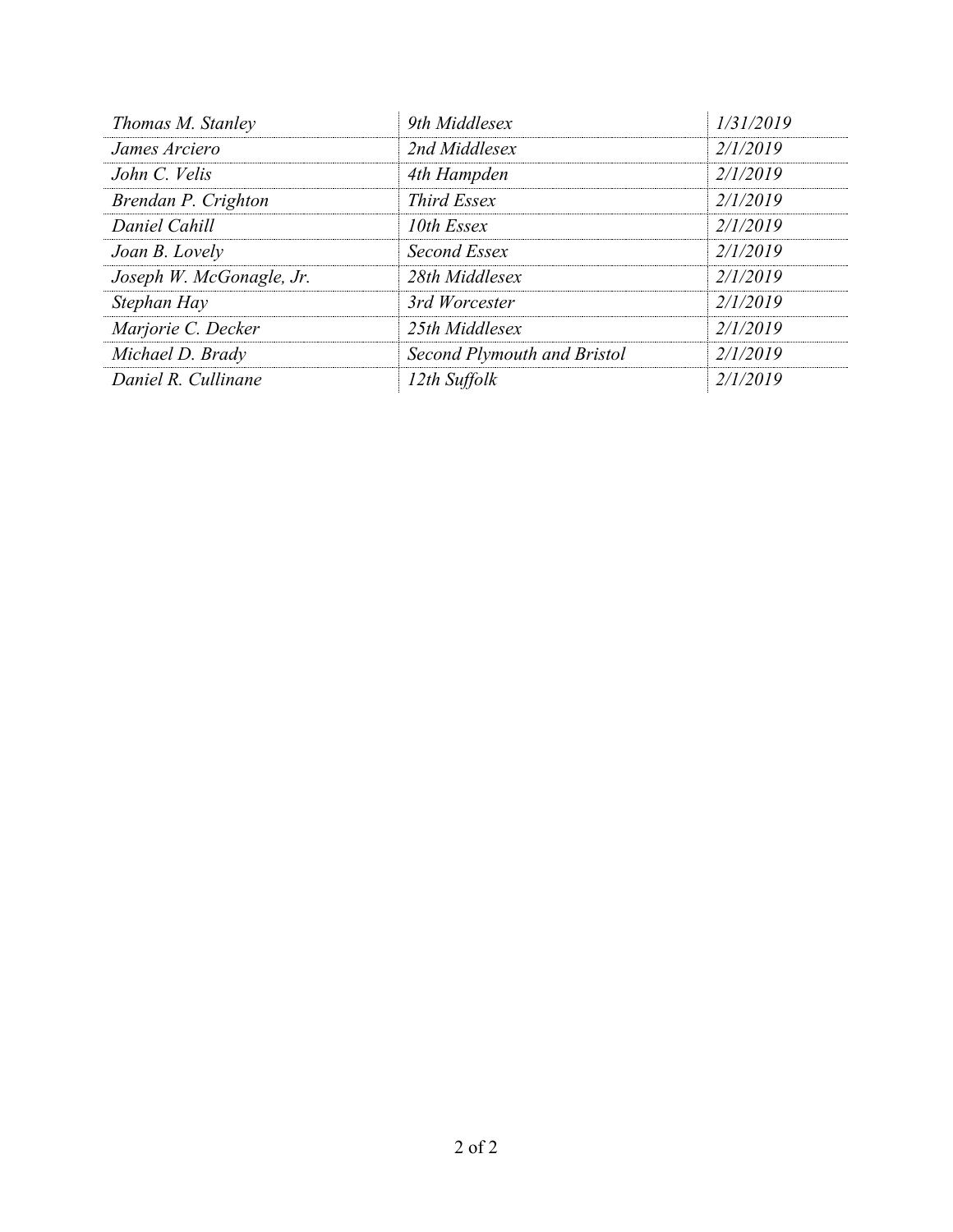By Miss Gregoire of Marlborough, a petition (accompanied by bill, House, No. 995) of Danielle W. Gregoire and others relative to human donor milk insurance coverage. Financial Services.

# The Commonwealth of Massachusetts

**In the One Hundred and Ninety-First General Court (2019-2020) \_\_\_\_\_\_\_\_\_\_\_\_\_\_\_**

**\_\_\_\_\_\_\_\_\_\_\_\_\_\_\_**

An Act relative to human donor milk coverage.

Be it enacted by the Senate and House of Representatives in General Court assembled, and by the authority *of the same, as follows:*

| 1  | SECTION 1. Chapter 32A of the General Laws, as appearing in the 2014 Official                |
|----|----------------------------------------------------------------------------------------------|
| 2  | Edition, is hereby amended by inserting after section 27 the following section:              |
| 3  | Section 28. (a) Any coverage offered by the commission to any active or retired              |
| 4  | employee of the commonwealth insured under the group insurance commission shall provide      |
| 5  | coverage for:                                                                                |
| 6  | (1) The provision of pasteurized donated human breast milk, which shall include human        |
| 7  | milk fortifiers if indicated in a medical order provided by a licensed medical practitioner, |
| 8  | provided that:                                                                               |
| 9  | (i) The covered person is an infant under the age of six months;                             |
| 10 | (ii) The milk is obtained from a human milk bank that meets quality guidelines               |
| 11 | established by the Department of Health; and                                                 |
|    |                                                                                              |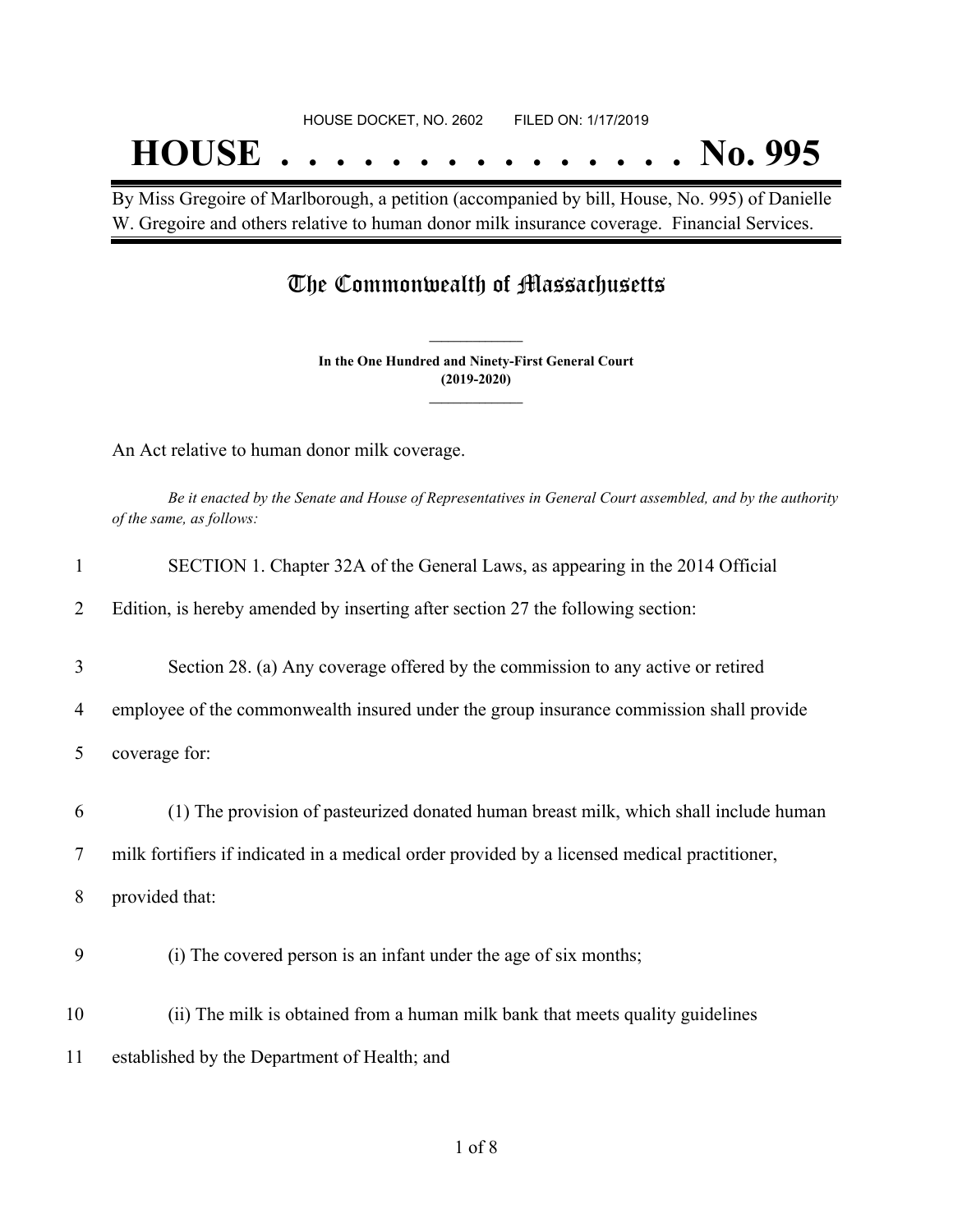| 12 | (iii) A licensed medical practitioner has issued a written order for the provision of such      |
|----|-------------------------------------------------------------------------------------------------|
| 13 | human breast milk for an infant who:                                                            |
| 14 | (a) Is medically or physically unable to receive maternal breast milk or participate in         |
| 15 | breastfeeding or whose mother is medically or physically unable to produce maternal breast milk |
| 16 | in sufficient quantities or participate in breastfeeding despite optimal lactation support; or  |
| 17 | (b) Meets any of the following conditions:                                                      |
| 18 | (1) A body weight below healthy levels determined by the licensed medical practitioner;         |
| 19 | (2) A congenital or acquired condition that places the infant at a high risk for                |
| 20 | development of necrotizing enterocolitis; or                                                    |
| 21 | (3) A congenital or acquired condition that may benefit from the use of such human              |
| 22 | breast milk as determined by the Department of Health.                                          |
| 23 | SECTION 2. Chapter 118E of the General Laws, as so appearing, is hereby amended by              |
| 24 | inserting after section 10J the following section:                                              |
| 25 | Section 10K. (a) The division and its contracted health insurers, health plans, health          |
| 26 | maintenance organizations, behavioral health management firms and third party administrators    |
| 27 | under contract to a Medicaid managed care organization or primary care clinician plan shall     |
| 28 | provide coverage for:                                                                           |
| 29 | (1) The provision of pasteurized donated human breast milk, which shall include human           |
| 30 | milk fortifiers if indicated in a medical order provided by a licensed medical practitioner,    |

provided that: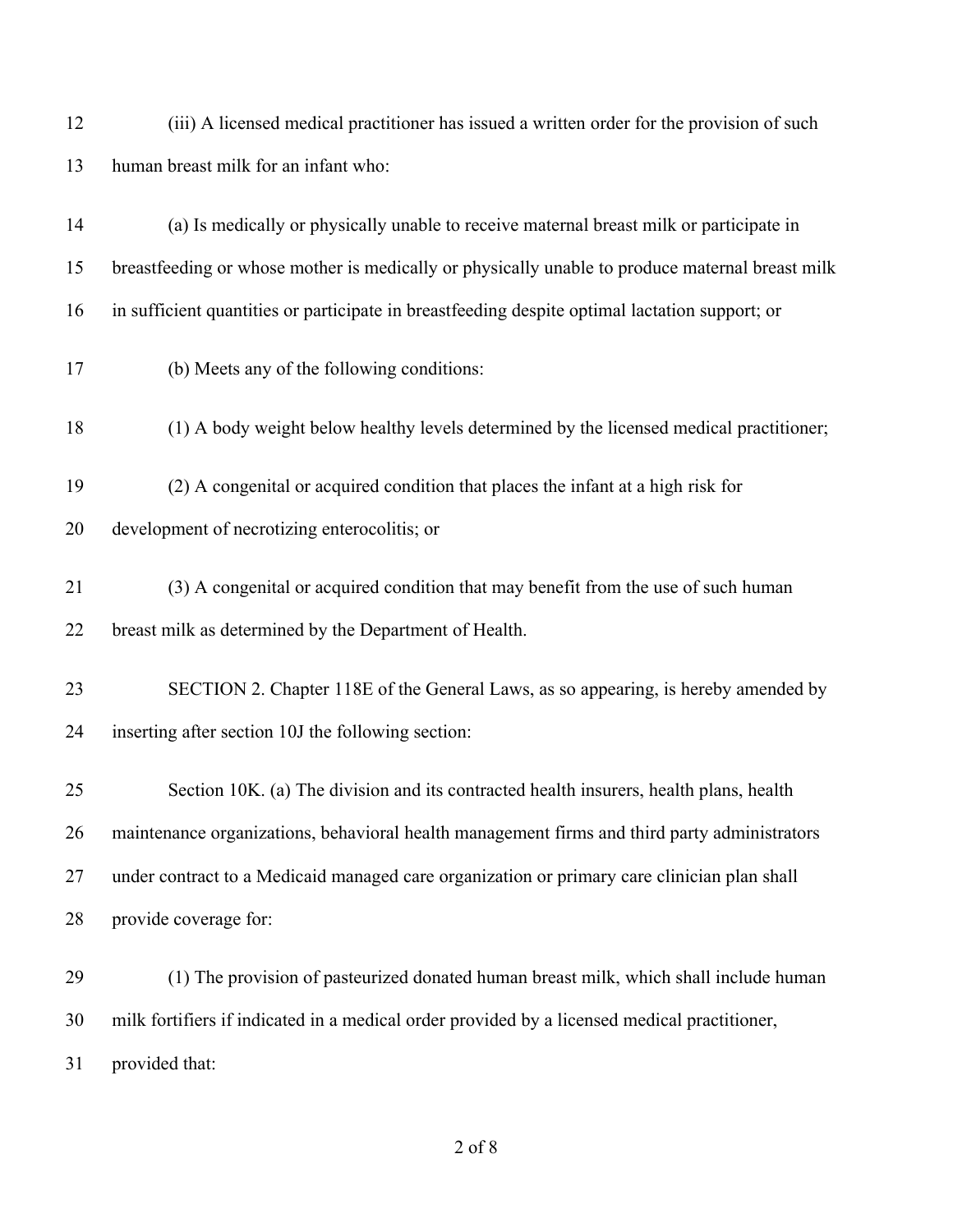| 32 | (i) The covered person is an infant under the age of six months;                                |
|----|-------------------------------------------------------------------------------------------------|
| 33 | (ii) The milk is obtained from a human milk bank that meets quality guidelines                  |
| 34 | established by the Department of Health; and                                                    |
| 35 | (iii) A licensed medical practitioner has issued a written order for the provision of such      |
| 36 | human breast milk for an infant who:                                                            |
| 37 | (a) Is medically or physically unable to receive maternal breast milk or participate in         |
| 38 | breastfeeding or whose mother is medically or physically unable to produce maternal breast milk |
| 39 | in sufficient quantities or participate in breastfeeding despite optimal lactation support; or  |
| 40 | (b) Meets any of the following conditions:                                                      |
| 41 | (1) A body weight below healthy levels determined by the licensed medical practitioner;         |
| 42 | (2) A congenital or acquired condition that places the infant at a high risk for                |
| 43 | development of necrotizing enterocolitis; or                                                    |
| 44 | (3) A congenital or acquired condition that may benefit from the use of such human              |
| 45 | breast milk as determined by the Department of Health.                                          |
| 46 | SECTION 3. Chapter 175 of the General Laws, as so appearing, is hereby amended by               |
| 47 | inserting after section 47II the following:                                                     |
| 48 | Section 47JJ. An individual policy of accident and sickness insurance issued pursuant to        |
| 49 | section 108 and sickness insurance issued pursuant to section 110 shall provide benefits for    |
| 50 | residents of the Commonwealth and all group members having a principal place of employment      |
| 51 | within the Commonwealth coverage for:                                                           |
|    |                                                                                                 |

# of 8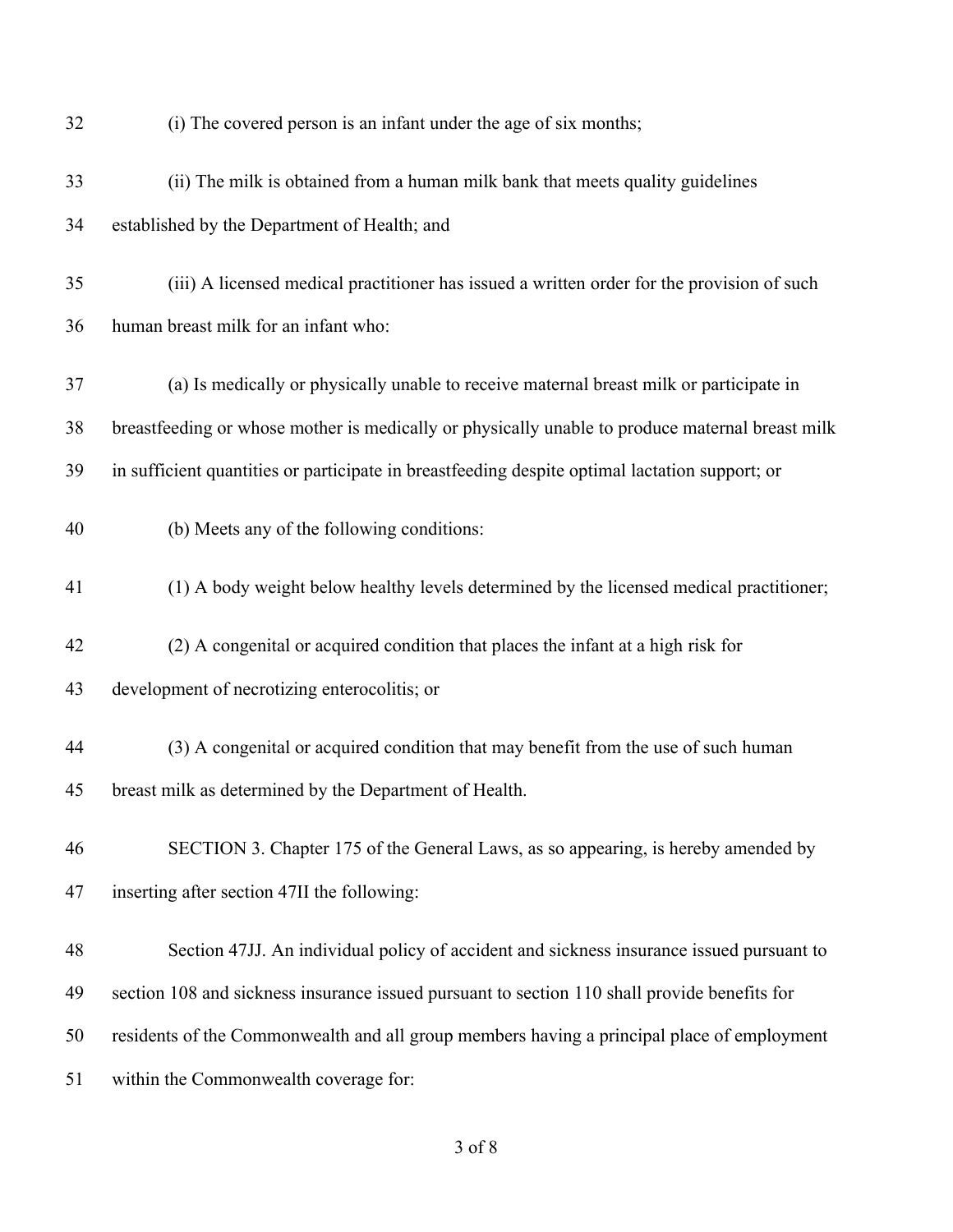| 52 | (1) The provision of pasteurized donated human breast milk, which shall include human           |
|----|-------------------------------------------------------------------------------------------------|
| 53 | milk fortifiers if indicated in a medical order provided by a licensed medical practitioner,    |
| 54 | provided that:                                                                                  |
| 55 | (i) The covered person is an infant under the age of six months;                                |
| 56 | (ii) The milk is obtained from a human milk bank that meets quality guidelines                  |
| 57 | established by the Department of Health; and                                                    |
| 58 | (iii) A licensed medical practitioner has issued a written order for the provision of such      |
| 59 | human breast milk for an infant who:                                                            |
| 60 | (a) Is medically or physically unable to receive maternal breast milk or participate in         |
| 61 | breastfeeding or whose mother is medically or physically unable to produce maternal breast milk |
| 62 | in sufficient quantities or participate in breastfeeding despite optimal lactation support; or  |
| 63 | (b) Meets any of the following conditions:                                                      |
| 64 | (1) A body weight below healthy levels determined by the licensed medical practitioner;         |
| 65 | (2) A congenital or acquired condition that places the infant at a high risk for                |
| 66 | development of necrotizing enterocolitis; or                                                    |
| 67 | (3) A congenital or acquired condition that may benefit from the use of such human              |
| 68 | breast milk as determined by the Department of Health.                                          |
| 69 | SECTION 4. Chapter 176A of the General Laws, as so appearing, is hereby amended by              |
| 70 | inserting after section 8KK the following:                                                      |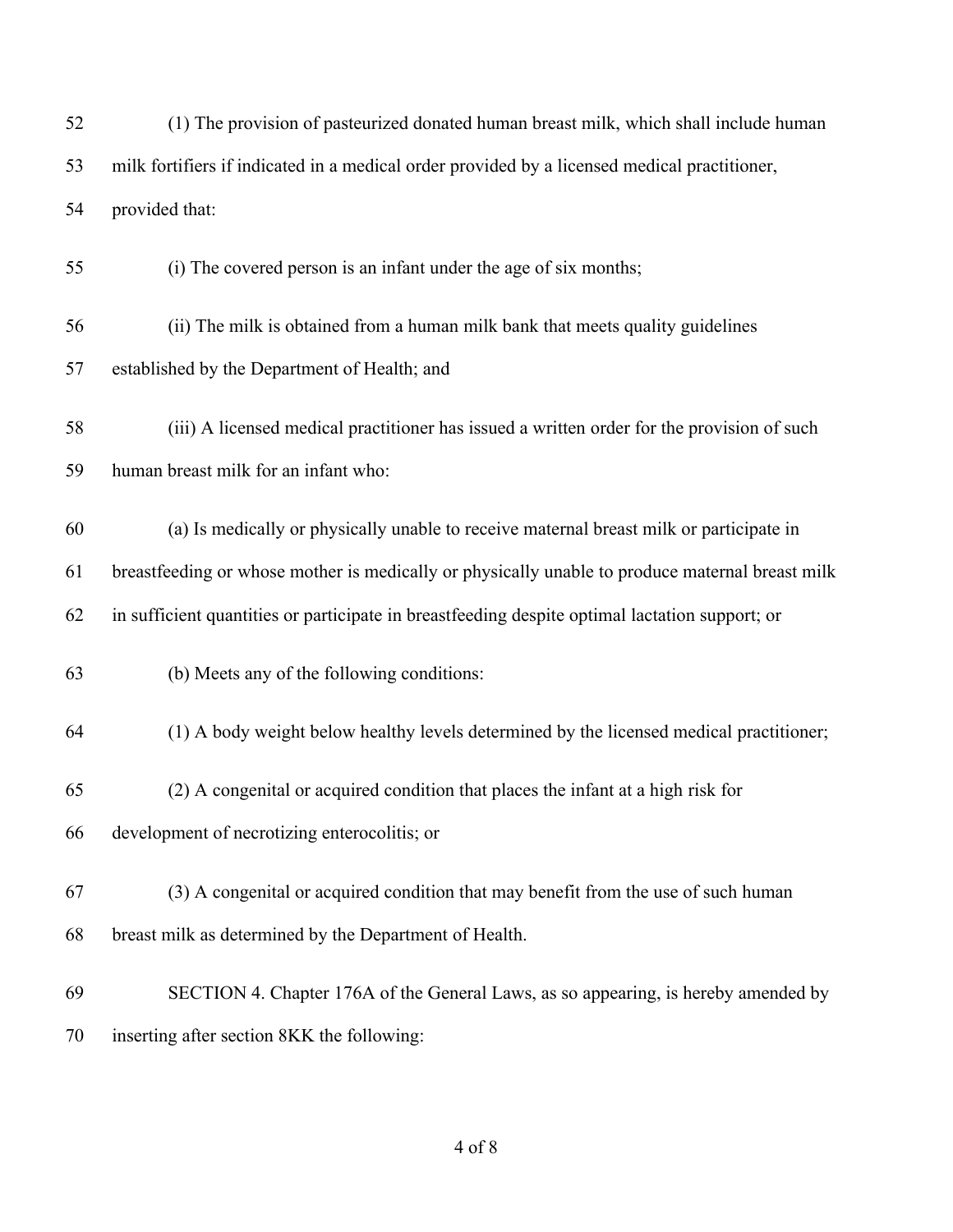| 71 | Section 8LL. Any contract between a subscriber and the corporation under an individual          |
|----|-------------------------------------------------------------------------------------------------|
| 72 | or group hospital service plan that is delivered, issued or renewed within or without the       |
| 73 | Commonwealth shall provide to all individual subscribers and members within the                 |
| 74 | Commonwealth and to all group members having a principal place of employment within the         |
| 75 | Commonwealth coverage for:                                                                      |
| 76 | (1) The provision of pasteurized donated human breast milk, which shall include human           |
| 77 | milk fortifiers if indicated in a medical order provided by a licensed medical practitioner,    |
| 78 | provided that:                                                                                  |
| 79 | (i) The covered person is an infant under the age of six months;                                |
| 80 | (ii) The milk is obtained from a human milk bank that meets quality guidelines                  |
| 81 | established by the Department of Health; and                                                    |
| 82 | (iii) A licensed medical practitioner has issued a written order for the provision of such      |
| 83 | human breast milk for an infant who:                                                            |
| 84 | (a) Is medically or physically unable to receive maternal breast milk or participate in         |
| 85 | breastfeeding or whose mother is medically or physically unable to produce maternal breast milk |
| 86 | in sufficient quantities or participate in breastfeeding despite optimal lactation support; or  |
| 87 | (b) Meets any of the following conditions:                                                      |
| 88 | (1) A body weight below healthy levels determined by the licensed medical practitioner;         |
| 89 | (2) A congenital or acquired condition that places the infant at a high risk for                |
| 90 | development of necrotizing enterocolitis; or                                                    |

of 8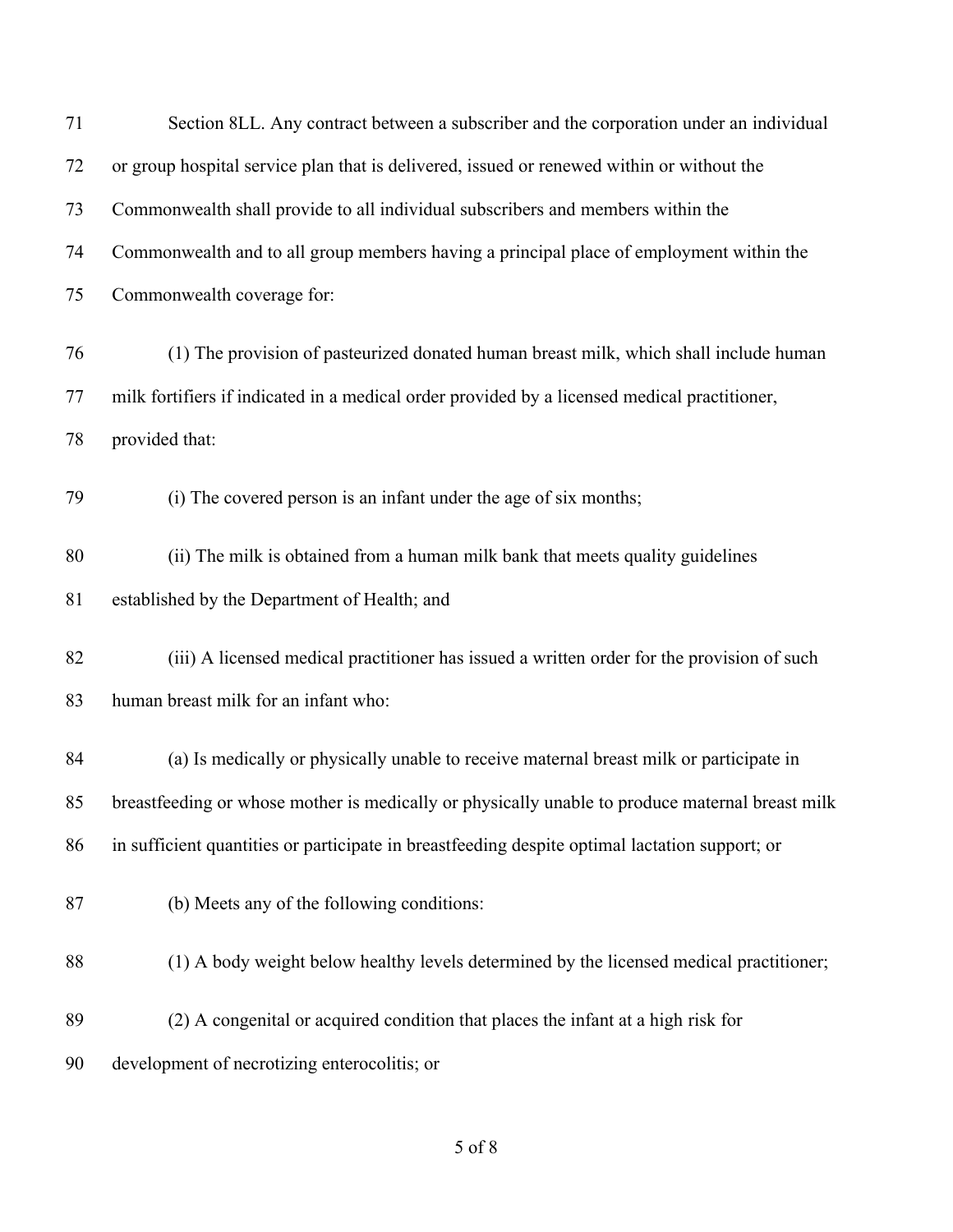| 91  | (3) A congenital or acquired condition that may benefit from the use of such human              |
|-----|-------------------------------------------------------------------------------------------------|
| 92  | breast milk as determined by the Department of Health.                                          |
| 93  | SECTION 5. Chapter 176B of the General Laws, as so appearing, is hereby amended by              |
| 94  | inserting after section 4KK the following:                                                      |
| 95  | Section 4LL. Any subscription certificate under an individual or group medical service          |
| 96  | agreement that is delivered, issued or renewed within or without the Commonwealth shall         |
| 97  | provide to all individual subscribers and members within the Commonwealth and to all group      |
| 98  | members having a principal place of employment within the Commonwealth coverage for:            |
| 99  | (1) The provision of pasteurized donated human breast milk, which shall include human           |
| 100 | milk fortifiers if indicated in a medical order provided by a licensed medical practitioner,    |
| 101 | provided that:                                                                                  |
| 102 | (i) The covered person is an infant under the age of six months;                                |
| 103 | (ii) The milk is obtained from a human milk bank that meets quality guidelines                  |
| 104 | established by the Department of Health; and                                                    |
| 105 | (iii) A licensed medical practitioner has issued a written order for the provision of such      |
| 106 | human breast milk for an infant who:                                                            |
| 107 | (a) Is medically or physically unable to receive maternal breast milk or participate in         |
| 108 | breastfeeding or whose mother is medically or physically unable to produce maternal breast milk |
| 109 | in sufficient quantities or participate in breastfeeding despite optimal lactation support; or  |
| 110 | (b) Meets any of the following conditions:                                                      |

```
6 of 8
```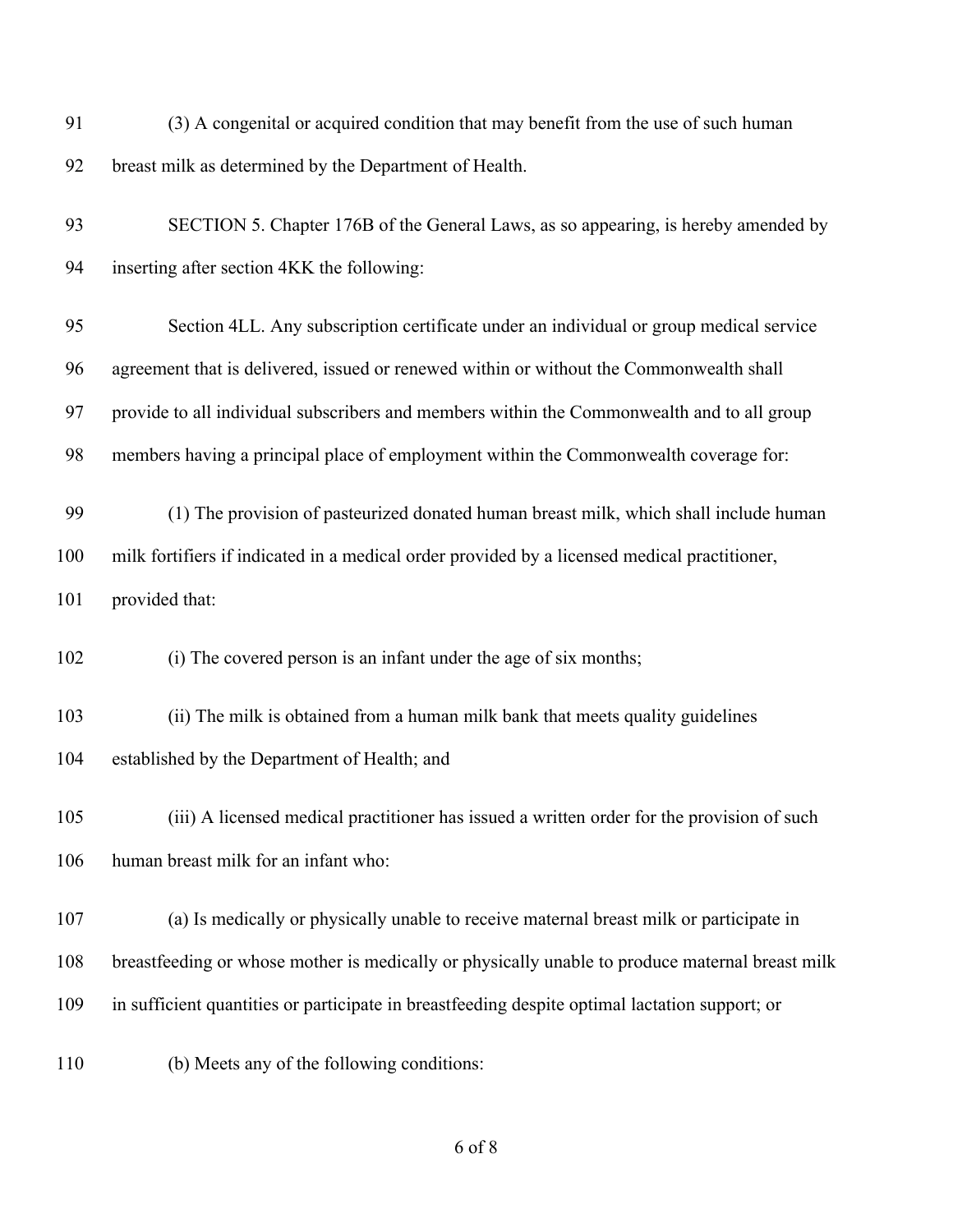| 111 | (1) A body weight below healthy levels determined by the licensed medical practitioner;      |
|-----|----------------------------------------------------------------------------------------------|
| 112 | (2) A congenital or acquired condition that places the infant at a high risk for             |
| 113 | development of necrotizing enterocolitis; or                                                 |
| 114 | (3) A congenital or acquired condition that may benefit from the use of such human           |
| 115 | breast milk as determined by the Department of Health.                                       |
| 116 | Section 6. Chapter 176G of the General Laws, as so appearing, is hereby amended by           |
| 117 | inserting after section 4CC the following:                                                   |
| 118 | Section 4DD: Any individual or group health maintenance contract that is issued,             |
| 119 | renewed or delivered within or without the Commonwealth shall provide to residents of the    |
| 120 | Commonwealth and to persons having a principal place of employment within the                |
| 121 | Commonwealth coverage for:                                                                   |
| 122 | (1) The provision of pasteurized donated human breast milk, which shall include human        |
| 123 | milk fortifiers if indicated in a medical order provided by a licensed medical practitioner, |
| 124 | provided that:                                                                               |
| 125 | (i) The covered person is an infant under the age of six months;                             |
| 126 | (ii) The milk is obtained from a human milk bank that meets quality guidelines               |
| 127 | established by the Department of Health; and                                                 |
| 128 | (iii) A licensed medical practitioner has issued a written order for the provision of such   |
| 129 | human breast milk for an infant who:                                                         |

of 8